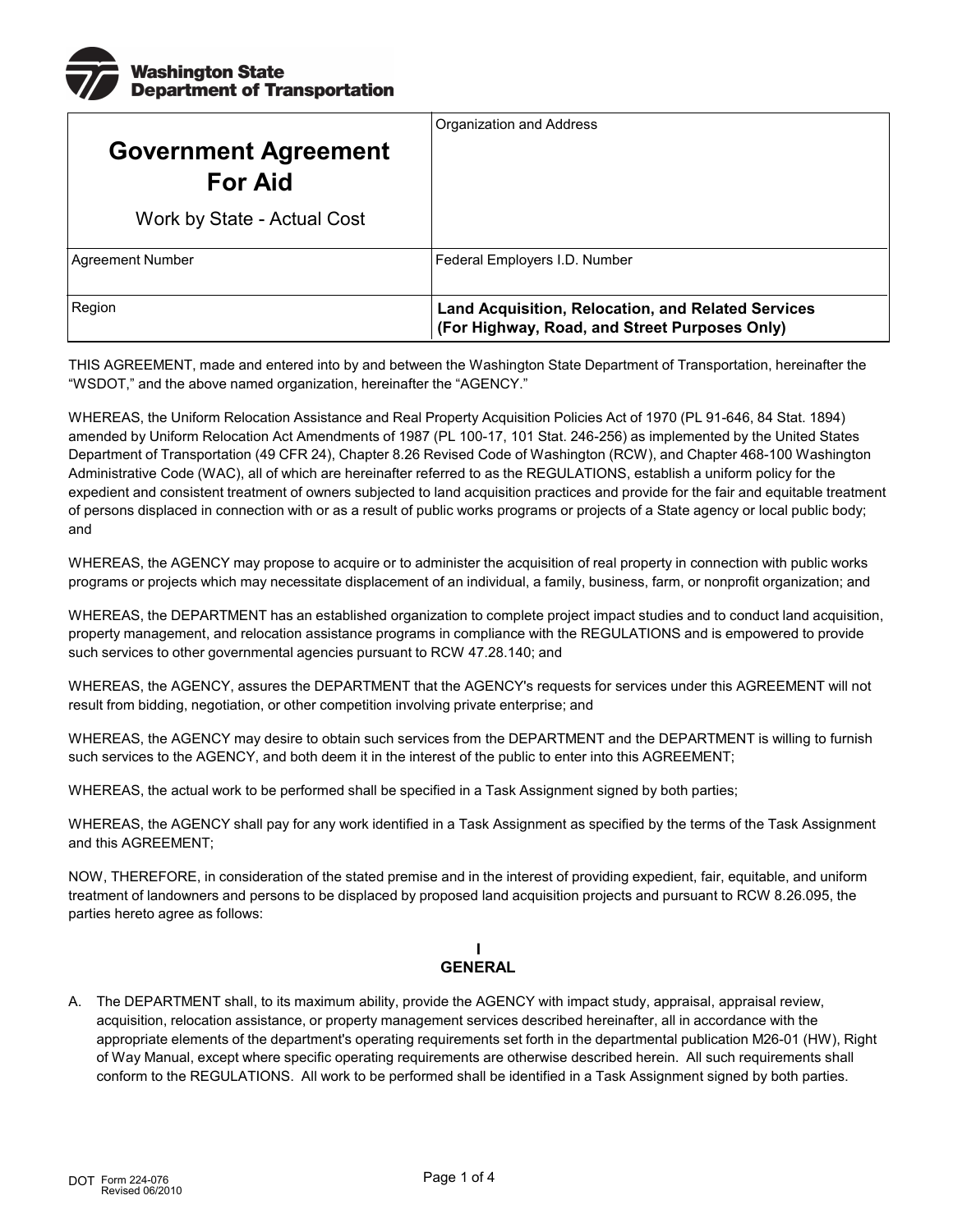- B. The normal workload of the department shall have priority over any work performed under this AGREEMENT or any Task Assignment. The work performed under this AGREEMENT and the associated Task Assignments shall be pursued with care and diligence, making every effort to recognize pertinent schedules of the AGENCY. The DEPARTMENT shall promptly notify the AGENCY of any hardship or other inability to perform under this AGREEMENT including postponement of the agency's work due to priority given to the department's work.
- C. This AGREEMENT may be increased or decreased in scope or character of work to be performed if such change becomes necessary, but any such change shall be accomplished by written supplement executed by all parties to said AGREEMENT.
- D. The parties shall agree on a satisfactory completion date for work performed under any Task Assignment ("work completion date"), which shall be specified in the Task Assignment. The AGENCY shall, upon satisfactory completion of work performed pursuant to a Task Assignment, issue a letter of acceptance that shall include a release and waiver of all future claims or demands of any nature resulting from the performance of the work under the Task Assignment. If the DEPARTMENT does not receive a letter of acceptance within 90 days following the work completion date, the work will be considered accepted by the AGENCY. The AGENCY may withhold acceptance of work by submitting written notification to the DEPARTMENT within a 90 day period. This notification shall include the reasons for withholding acceptance.

#### **II WORK ASSIGNMENT/REQUEST**

- A. Specific assignments shall be made in the form of a written Task Assignment to the DEPARTMENT by the AGENCY and signed by both parties. Each Task Assignment shall contain an agreed upon budget and schedule for all services to be rendered. AGENCY approval is required for budget and schedule changes. The agreed upon budget will include estimated DEPARTMENT staff and related costs in addition to applicable acquisition/relocation cost estimates. The AGENCY shall make such assignments before any negotiations for property acquisition and before any discussion of price with the property owner, when required by the REGULATIONS.
- B. The AGENCY shall furnish the DEPARTMENT with all information that has been compiled by or is available to the AGENCY concerning the property to be affected by each particular project. Such information shall include, but not be limited to, copies of approved right of way plan sheets showing limits of parcels, rights to be acquired, and sufficient engineering data to develop legal descriptions; a list identifying each property affected by the project by parcel number; a tabulation of improvements on each property; the geographical location and boundaries of each property; and a description of how the project affects each property.
- C. The DEPARTMENT shall furnish all labor, materials, supplies, and incidentals necessary to complete the work assigned by the AGENCY and shall furnish all information necessary to the conduct of a land acquisition program.
- D. The DEPARTMENT will at its discretion and upon written request from the AGENCY furnish the following as required:

**Impact Studies:** Impact studies shall be made and reported in written narrative addressing potential influences by a program or project on land economics or land use factors, displacement/relocation factors, acquisition costs, and relocation plans, as requested.

**Appraisal:** Property shall be evaluated and value conclusions reported to conform with departmental operating requirements. Any request by the AGENCY for court preparation and testimony will be a separate Task Assignment under this AGREEMENT and shall be submitted to the DEPARTMENT in a timely manner to provide not less than ninety (90) days notice in advance of any expected court appearance.

**Appraisal Review:** Appraisal reports shall be reviewed to conform with departmental operating requirements for validity of value conclusions provided such reports are accompanied by a copy of the appraiser's contract and provided that the AGENCY (or its agent) has determined that such reports appear to comply with the agency's procedural requirements and include adequate description of the property appraised and the interest to be acquired and appear to include adequate data supporting said conclusions. The AGENCY shall be responsible for obtaining any necessary replacements for unacceptable appraisal reports or for obtaining any substantive revisions of inadequate reports where such reports were furnished to the DEPARTMENT by the AGENCY.

**Acquisition:** Every reasonable effort will be made to acquire real property by negotiations in accordance with the REGULATIONS and the AGENCY's condemnation authority, including the AGENCY's authority to acquire limited access where applicable. The DEPARTMENT shall attempt to acquire all property within the project limits without commencing condemnation proceedings. A written offer will be presented to each owner at the time price is first discussed for the property. The offer will be documented and retained as part of the parcel file. Individual parcel diaries will be maintained containing adequate written records of the negotiations including, but not limited to, the following: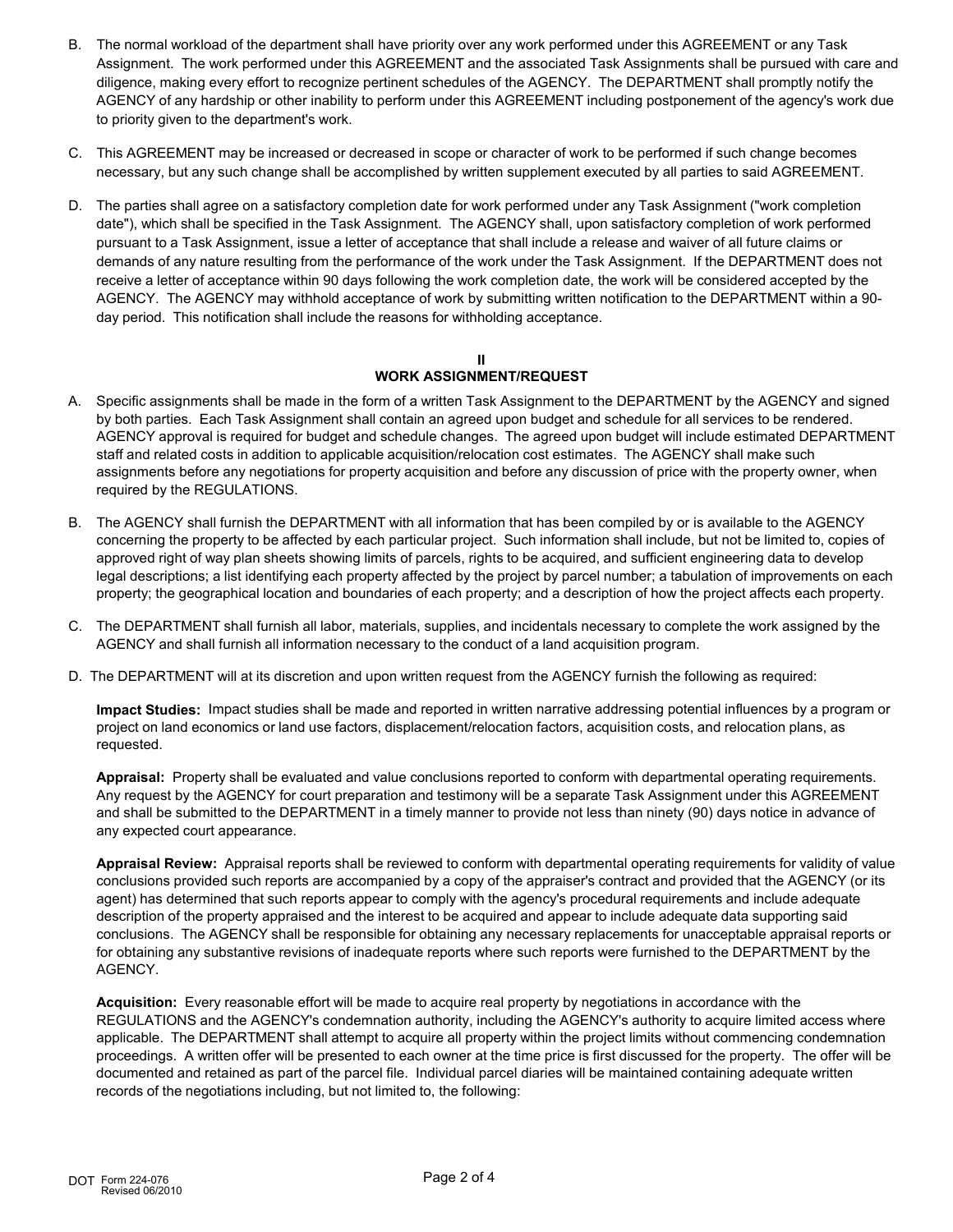- 1. Date and place of contacts;
- 2. Persons present;
- 3. Offers made (actual dollar amount);
- 4. Counter offers made;
- 5. Reasons settlement could not be reached (if appropriate).

Each request by the AGENCY shall specify the name of the grantee in whose name the property is to be conveyed. The DEPARTMENT shall provide the AGENCY with deeds to all property acquired and, wherever possible, instruments to clear encumbrances of title from those deeds. The DEPARTMENT will provide information leading to clearing of encumbrances that the DEPARTMENT cannot clear without legal action. Upon completion of a review of each acquisition by the DEPARTMENT's Title Section, all instruments and materials pertaining thereto will be provided to the AGENCY. Clearing remaining encumbrances of title and making the actual payment for the property shall be the responsibility of the AGENCY. Should it become apparent that negotiations for attempted acquisition have reached an impasse and sufficient time has elapsed for a property owner to make a decision, the DEPARTMENT will, either at its discretion or upon written request by the AGENCY, submit to the AGENCY a condemnation report that will contain a summary of negotiations,amounts of counter offers, if any, and other historic data relative to such attempted acquisition. The actual filing of condemnation and subsequent litigation shall be the responsibility of the AGENCY.

**Relocation Assistance:** Relocation assistance services shall be provided to conform with departmental operating requirements. All relocation payment claims presented by displacees will be processed by the DEPARTMENT, but the actual disbursement of monies shall be made by the AGENCY. As may be requested by the AGENCY, the DEPARTMENT may assist the AGENCY, on case by case basis, with an appeal as to relocation assistance benefits filed by an aggrieved displacee. However, the AGENCY shall remain responsible for any appointment of a hearing officer, conducting hearings, maintaining records thereof, and rendering the final decision of the AGENCY.

**Property Management:** Effective management of agency- controlled properties will be provided in the name of the AGENCY in conformity with departmental operating requirements.

E. At the completion of the Task Assignment, the DEPARTMENT will turn over to the AGENCY all records including appraisal and appraisal review reports, acquisition, relocation assistance, and property management records pertinent to the work performed by the DEPARTMENT.

### **III PAYMENT**

The DEPARTMENT shall be paid by the AGENCY for completed work and for services rendered under this AGREEMENT and associated Task Assignments as provided hereinafter. Such payment shall be full compensation for work performed or services rendered and for all labor, materials, supplies, and incidentals necessary to complete the work. The DEPARTMENT acknowledges and agrees that only those costs actually allocable to a project shall be charged to such project.

A. The DEPARTMENT shall be reimbursed in full by the AGENCY for its direct and related indirect costs accumulated in accordance with its current accounting procedures.

B. Partial payments will be made by the AGENCY within 30 days of receipt of the billings from the DEPARTMENT. Billings will not be more frequent than one per month. It is agreed that payment of any particular claim will not constitute agreement as to the appropriateness of any item and that at the time of final billing all required adjustments will be made.

C. Upon termination of this AGREEMENT as provided in Section VI, the DEPARTMENT shall be paid by the AGENCY for services rendered to the effective date of termination less all payments previously made. No payment shall be made by the AGENCY for any expense incurred or work done following the effective date of termination unless authorized, in writing, by the AGENCY.

D. Final payment of any balance due the DEPARTMENT of the ultimate gross reimbursable amount, prior to the effective date of termination, will be made upon ascertainment of such balance by the DEPARTMENT and certification thereof to the AGENCY.

#### **IV LEGAL RELATIONS**

A. I**NDEMNIFICATION:** Each of the parties to this AGREEMENT shall protect, defend, indemnify and save harmless the other party from and against all liabilities, penalties, costs, losses, damages, expenses, causes of action, claims, demands, or judgments, including without limitation, reasonable attorney's fees, arising out of or related to the terms, covenants or conditions of this AGREEMENT and such parties' performance or failure to perform any aspect of this AGREEMENT; provided, however, that if the claims or suits are caused by or result from the concurrent negligence of (a) the AGENCY, its agents or employees, and (b) the DEPARTMENT, its agents or employees, including those actions covered by RCW 4.24.115, the obligations shall be valid and enforceable only to the extent of the parties' negligence; and provided further, that nothing herein shall require either party to hold harmless or defend the other party from any claim arising from the sole negligence of the other party.